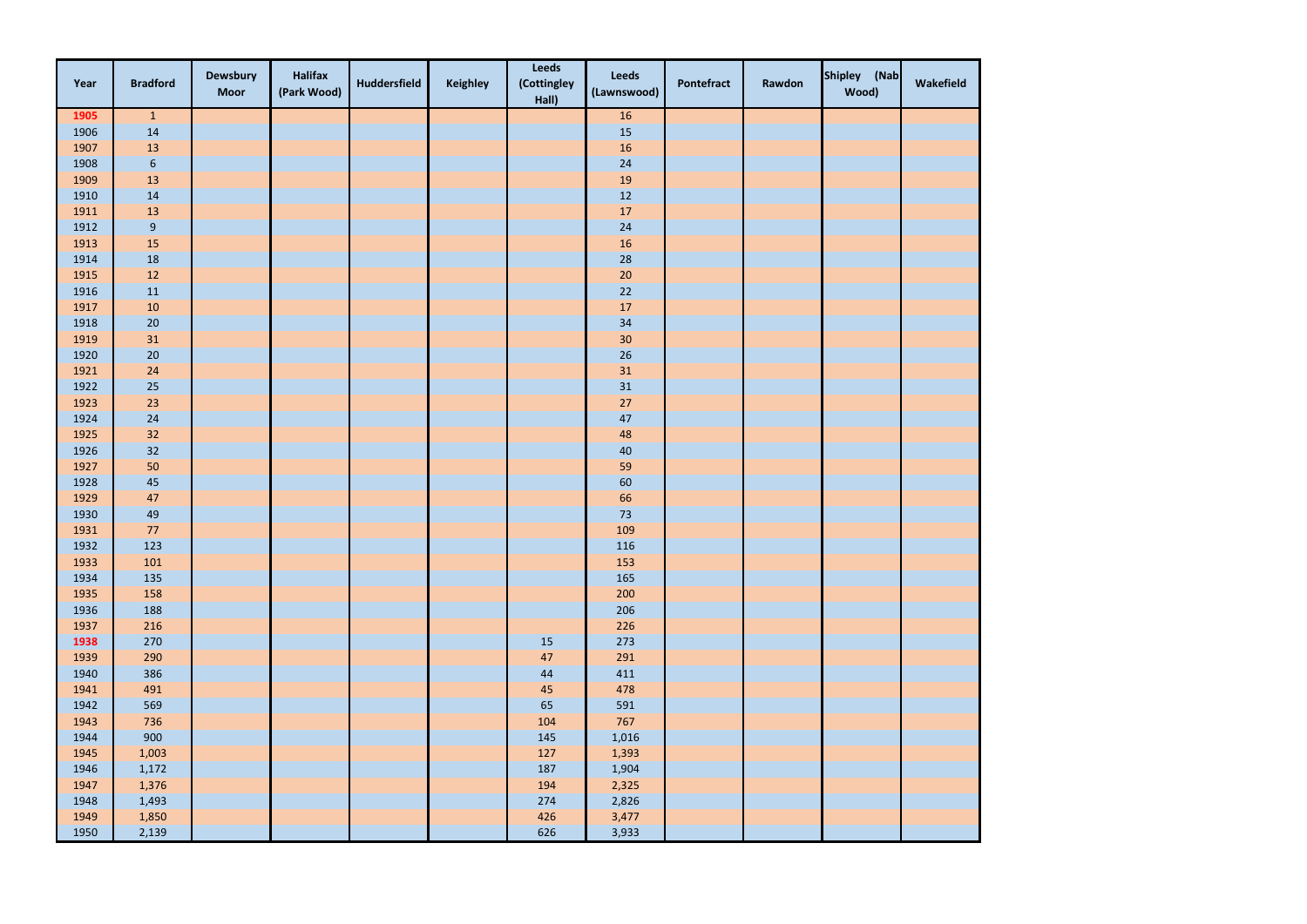| Year | <b>Bradford</b> | <b>Dewsbury</b> | <b>Halifax</b> | <b>Huddersfield</b> | <b>Keighley</b> | <b>Leeds</b><br>(Cottingley | <b>Leeds</b> | <b>Pontefract</b> | <b>Rawdon</b> | <b>Shipley</b><br>(Nab | <b>Wakefield</b> |
|------|-----------------|-----------------|----------------|---------------------|-----------------|-----------------------------|--------------|-------------------|---------------|------------------------|------------------|
|      |                 | <b>Moor</b>     | (Park Wood)    |                     |                 | Hall)                       | (Lawnswood)  |                   |               | Wood)                  |                  |
| 1951 | 2,397           |                 |                |                     |                 | 1,270                       | 4,226        |                   |               |                        |                  |
| 1952 | 2,296           |                 |                |                     |                 | 1,238                       | 4,097        |                   |               |                        |                  |
| 1953 | 2,285           |                 |                |                     |                 | 1,362                       | 4,225        |                   |               |                        |                  |
| 1954 | 2,425           |                 |                |                     |                 | 1,637                       | 4,325        |                   |               |                        |                  |
| 1955 | 2,407           |                 |                |                     |                 | 1,883                       | 4,438        |                   |               | 221                    |                  |
| 1956 | 2,110           |                 | 231            |                     |                 | 2,023                       | 4,342        |                   |               | 815                    |                  |
| 1957 | 1,674           |                 | 2,212          |                     |                 | 1,678                       | 3,937        |                   |               | 735                    |                  |
| 1958 | 1,652           |                 | 1,803          | 869                 |                 | 1,809                       | 4,069        |                   |               | 805                    |                  |
| 1959 | 1,834           |                 | 1,304          | 1,431               |                 | 1,836                       | 3,948        | 332               | 51            | 894                    |                  |
| 1960 | 1,679           | 311             | 1,325          | 1,542               | 272             | 1,434                       | 3,826        | 942               | 410           | 863                    |                  |
| 1961 | 1,736           | 821             | 1,463          | 1,653               | 311             | 1,221                       | 3,857        | 1,030             | 616           | 889                    | 72               |
| 1962 | 1,927           | 1,001           | 1,493          | 1,690               | 300             | 1,276                       | 3,178        | 819               | 607           | 938                    | 405              |
| 1963 | 1,844           | 1,027           | 1,713          | 1,730               | 370             | 1,304                       | 3,124        | 816               | 750           | 956                    | 492              |
| 1964 | 1,794           | 1,007           | 1,553          | 1,798               | 358             | 1,237                       | 2,880        | 892               | 787           | 972                    | 478              |
| 1965 | 1,951           | 1,094           | 1,610          | 1,632               | 364             | 1,282                       | 3,092        | 1,004             | 878           | 977                    | 555              |
| 1966 | 2,015           | 1,198           | 1,780          | 1,837               | 433             | 1,426                       | 3,131        | 1,078             | 1,097         | 1,067                  | 683              |
| 1967 | 1,870           | 1,168           | 1,595          | 1,809               | 420             | 1,402                       | 2,884        | 1,054             | 1,059         | 1,010                  | 646              |
| 1968 | 2,030           | 1,264           | 1,793          | 1,856               | 494             | 1,481                       | 3,114        | 1,141             | 1,232         | 1,118                  | 788              |
| 1969 | 2,065           | 1,425           | 1,819          | 1,981               | 476             | 1,489                       | 3,083        | 1,200             | 1,304         | 1,121                  | 743              |
| 1970 | 2,061           | 1,431           | 1,949          | 2,134               | 472             | 1,569                       | 3,126        | 1,328             | 1,398         | 1,181                  | 767              |
| 1971 | 2,035           | 1,373           | 1,884          | 2,057               | 444             | 1,632                       | 3,090        | 1,348             | 1,444         | 1,080                  | 805              |
| 1972 | 2,122           | 1,461           | 1,906          | 2,218               | 471             | 1,678                       | 3,222        | 1,484             | 1,595         | 1,174                  | 878              |
| 1973 | 2,014           | 1,513           | 1,959          | 2,055               | 500             | 1,591                       | 2,986        | 1,502             | 1,622         | 1,186                  | 902              |
| 1974 | 2,104           | 1,516           | 1,918          | 2,072               | 492             | 1,414                       | 3,101        | 1,524             | 1,659         | 1,196                  | 923              |
| 1975 | 1,978           | 1,503           | 1,888          | 2,204               | 519             | 1,428                       | 3,297        | 1,510             | 1,638         | 1,253                  | 880              |
| 1976 | 2,218           | 1,522           | 2,025          | 2,244               | 538             | 1,600                       | 3,279        | 1,607             | 1,773         | 1,333                  | 943              |
| 1977 | 2,055           | 1,488           | 1,928          | 2,200               | 481             | 1,467                       | 3,189        | 1,605             | 1,834         | 1,320                  | 1,022            |
| 1978 | 2,036           | 1,566           | 1,884          | 2,207               | 530             | 1,575                       | 3,119        | 1,660             | 1,884         | 1,367                  | 1,008            |
| 1979 | 2,106           | 1,667           | 2,041          | 2,334               | 581             | 1,632                       | 3,157        | 1,560             | 1,945         | 1,362                  | 977              |
| 1980 | 2,049           | 1,665           | 1,924          | 2,294               | 560             | 1,581                       | 3,039        | 1,568             | 1,943         | 1,263                  | 990              |
| 1981 | 1,956           | 1,759           | 2,529          | 1,304               | 509             | 1,747                       | 2,801        | 1,640             | 2,148         | 1,316                  | 1,166            |
| 1982 | 2,033           | 1,965           | 3,583          | Closed              | 588             | 1,607                       | 3,007        | 1,712             | 2,115         | 1,412                  | 1,296            |
| 1983 | 1,862           | 1,857           | 3,451          | 159                 | 562             | 1,591                       | 3,096        | 1,743             | 2,100         | 1,303                  | 1,148            |
| 1984 | 1,929           | 1,604           | 2,055          | 2,119               | 527             | 1,611                       | 3,062        | 1,643             | 2,036         | 1,367                  | 1,150            |
| 1985 | 1,438           | 1,642           | 1,992          | 2,124               | 586             | 1,596                       | 3,092        | 1,768             | 2,157         | 1,799                  | 1,097            |
| 1986 | 1,166           | 1,571           | 1,963          | 2,136               | 562             | 1,649                       | 2,993        | 1,669             | 2,147         | 1,879                  | 1,175            |
| 1987 | 1,689           | 1,461           | 1,937          | 2,002               | 581             | 1,563                       | 2,835        | 1,600             | 1,971         | 1,389                  | 1,151            |
| 1988 | 1,712           | 1,404           | 1,969          | 2,087               | 571             | 1,618                       | 2,913        | 1,666             | 2,033         | 1,424                  | 1,127            |
| 1989 | 1,629           | 1,517           | 1,915          | 2,027               | 531             | 1,624                       | 2,882        | 1,752             | 2,097         | 1,375                  | 1,129            |
| 1990 | 1,591           | 1,451           | 1,825          | 2,063               | 510             | 1,606                       | 2,835        | 1,592             | 2,159         | 1,341                  | 1,119            |
| 1991 | 1,633           | 1,461           | 1,853          | 2,034               | 567             | 1,400                       | 2,738        | 1,675             | 1,981         | 1,385                  | 1,124            |
| 1992 | 1,554           | 1,428           | 1,787          | 2,001               | 543             | 1,404                       | 2,645        | 1,699             | 1,978         | 1,380                  | 1,138            |
| 1993 | 1,534           | 1,528           | 1,902          | 1,885               | 569             | 1,522                       | 2,697        | 1,792             | 2,014         | 1,409                  | 1,180            |
| 1994 | 1,440           | 1,476           | 1,876          | 1,869               | 499             | 1,386                       | 2,572        | 1,661             | 1,929         | 1,383                  | 1,176            |
| 1995 | 1,449           | 1,467           | 1,870          | 1,954               | 510             | 1,469                       | 2,576        | 1,709             | 1,942         | 1,422                  | 1,138            |